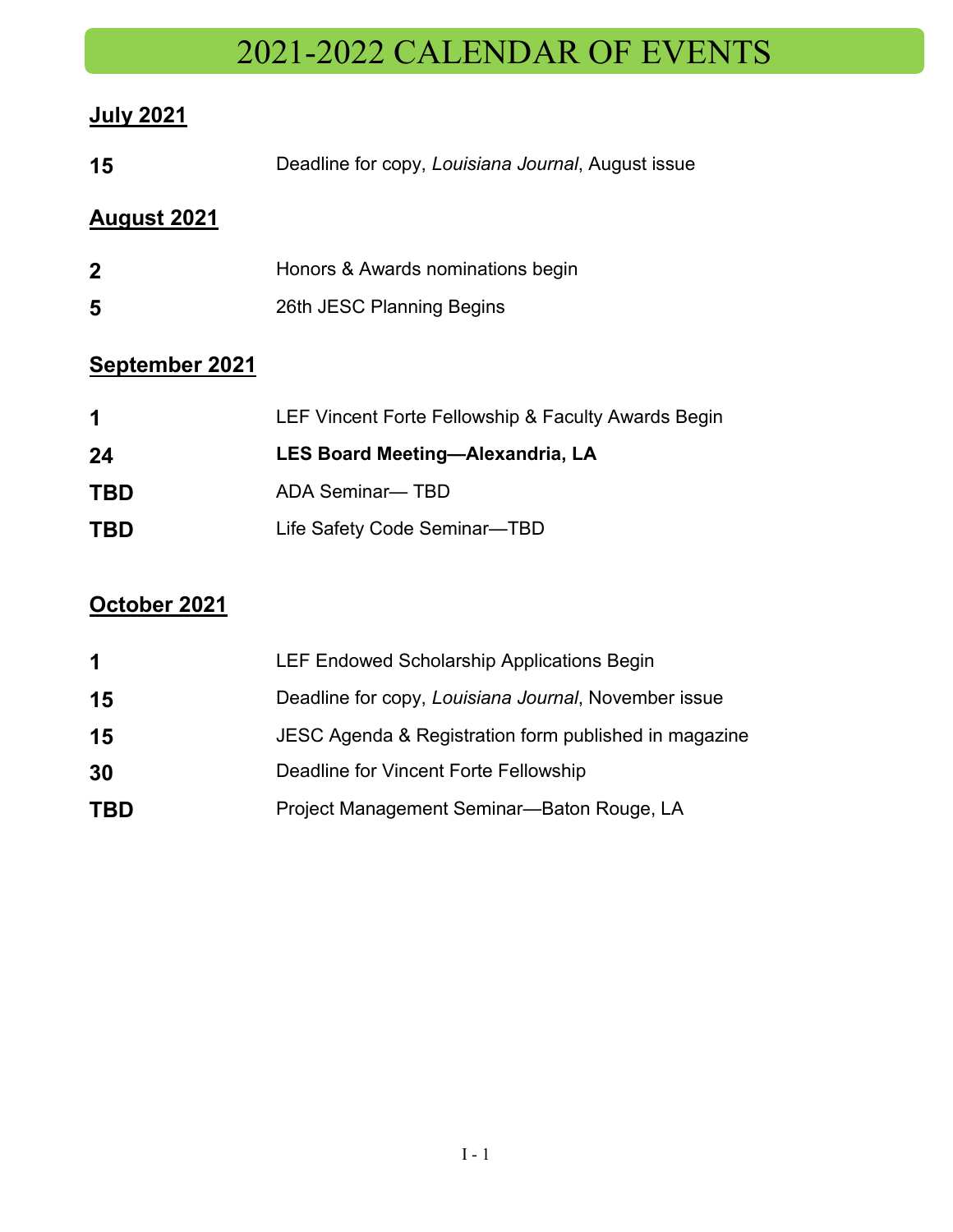## -2022 CALENDAR OF EVENTS

### **November 2021**

| $\mathbf{2}$ | Nominations for LAPELS Board Vacancies begins            |
|--------------|----------------------------------------------------------|
| 12           | Deadline for Faculty Professionalism Awards              |
| 19           | LES Board Meeting & Honors and Awards Meeting-LES Office |
| 30           | Deadline for LEF Endowed Scholarship Applications        |

#### **January 2022**

| 15 | Deadline for copy, Louisiana Journal, February issue |
|----|------------------------------------------------------|
|----|------------------------------------------------------|

#### **February 2022**

| 1                 | LES & LEF Board Meeting-Lafayette, LA                                 |
|-------------------|-----------------------------------------------------------------------|
| $1 - 28$          | <b>MATHCOUNTS Chapter Competition</b>                                 |
| $2 - 3$           | 26th JESC Conference and Honors & Awards Spring Meeting—Lafayette, LA |
| 15                | Al Dunn's Endowed Scholarship Begins                                  |
| $20 - 26$         | <b>National Engineers Week</b>                                        |
| <b>March 2022</b> |                                                                       |
| 14                | Legislative Session Starts                                            |
| 18                | <b>MATHCOUNTS State Competition-Pineville, LA</b>                     |
| <b>TBD</b>        | Life Safety Code/ADA Seminars—Statewide & GoToWebinar                 |
| <b>April 2022</b> |                                                                       |
| 8                 | <b>LES Board Meeting-Shreveport, LA</b>                               |
| 15                | Deadline for copy, Louisiana Journal, May issue                       |
| 15                | Deadline for Al Dunn's Endowed Scholarship                            |